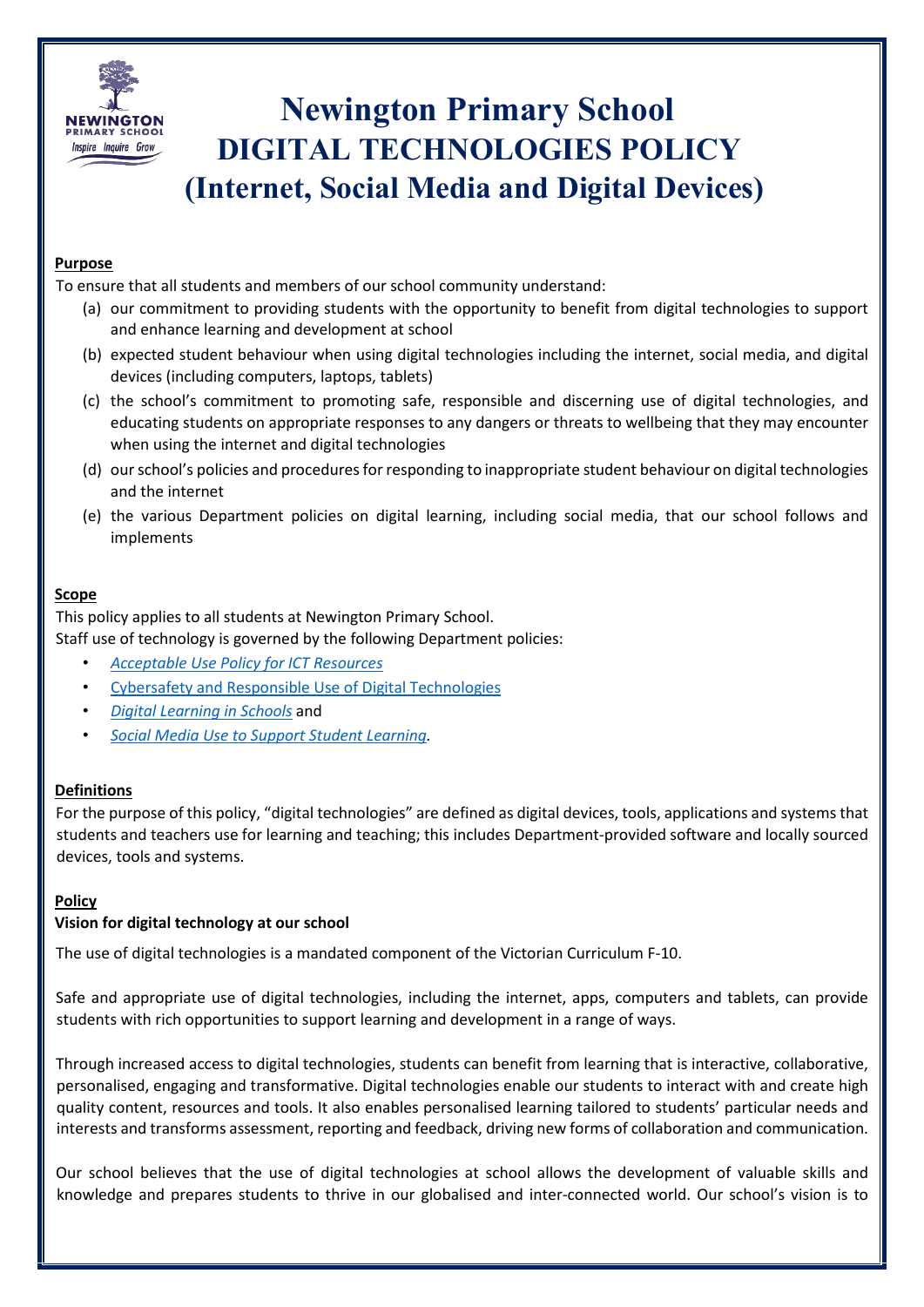empower students to use digital technologies safely and appropriately to reach their personal best and fully equip them to contribute positively to society as happy, healthy young adults.

#### **Safe and appropriate use of digital technologies**

Digital technologies, if not used appropriately, may present risks to users' safety or wellbeing. At Newington Primary School we are committed to educating all students to use digital technologies in ways that respect the dignity of ourselves and others and promote full flourishing for all, equipping students with the skills and knowledge to navigate the digital world.

At Newington Primary School, we:

- use online sites and digital tools that support students' learning, and focus our use of digital technologies on being learning-centred
- use digital technologies in the classroom for specific purpose with targeted educational or developmental aims  $\square$  supervise and support students using digital technologies for their schoolwork
- effectively and responsively address any issues or incidents that have the potential to impact on the wellbeing of our students
- have programs in place to educate our students to be safe, responsible and discerning users of digital technologies.
- educate our students about digital issues such as privacy, intellectual property and copyright, and the importance of maintaining their own privacy and security online
- actively educate and remind students of our *Student Wellbeing & Engagement* policy that outlines our school's values and expected student behaviour, including online behaviours
- have an Acceptable Use Agreement outlining the expectations of students when using digital technologies for their schoolwork
- use clear protocols and procedures to protect students working in online spaces, which includes reviewing the safety and appropriateness of online tools and communities and removing offensive content at the earliest opportunity
- educate our students on appropriate responses to any dangers or threats to wellbeing that they may encounter when using the internet and other digital technologies
- provide a filtered internet service at school to block access to inappropriate content
- refer suspected illegal online acts to the relevant law enforcement authority for investigation
- support parents and carers to understand the safe and responsible use of digital technologies and the strategies that can be implemented at home through regular updates in our newsletter, information sheets and information sessions.

Distribution of school owned devices to students and personal student use of digital technologies at school will only be permitted where students and their parents/carers have completed a signed Acceptable Use Agreement. It is the responsibility of all students to protect their own password and not divulge it to another person. If a student or staff member knows or suspects an account has been used by another person, the account holder must notify the classroom teacher, immediately.

All messages created, sent or retrieved on the school's network are the property of the school. The school reserves the right to access and monitor all messages and files on the computer system, as necessary and appropriate. Communications including text and images may be required to be disclosed to law enforcement and other third parties without the consent of the sender.

#### **Social media use**

Our school follows the Department's policy on [Social Media Use to Support Learning](https://www2.education.vic.gov.au/pal/social-media/policy) [t](https://www2.education.vic.gov.au/pal/social-media/policy)o ensure social media is used safely and appropriately in student learning and to ensure appropriate parent notification occurs or, where required, consent is sought. Where the student activity is visible to the public, it requires consent.